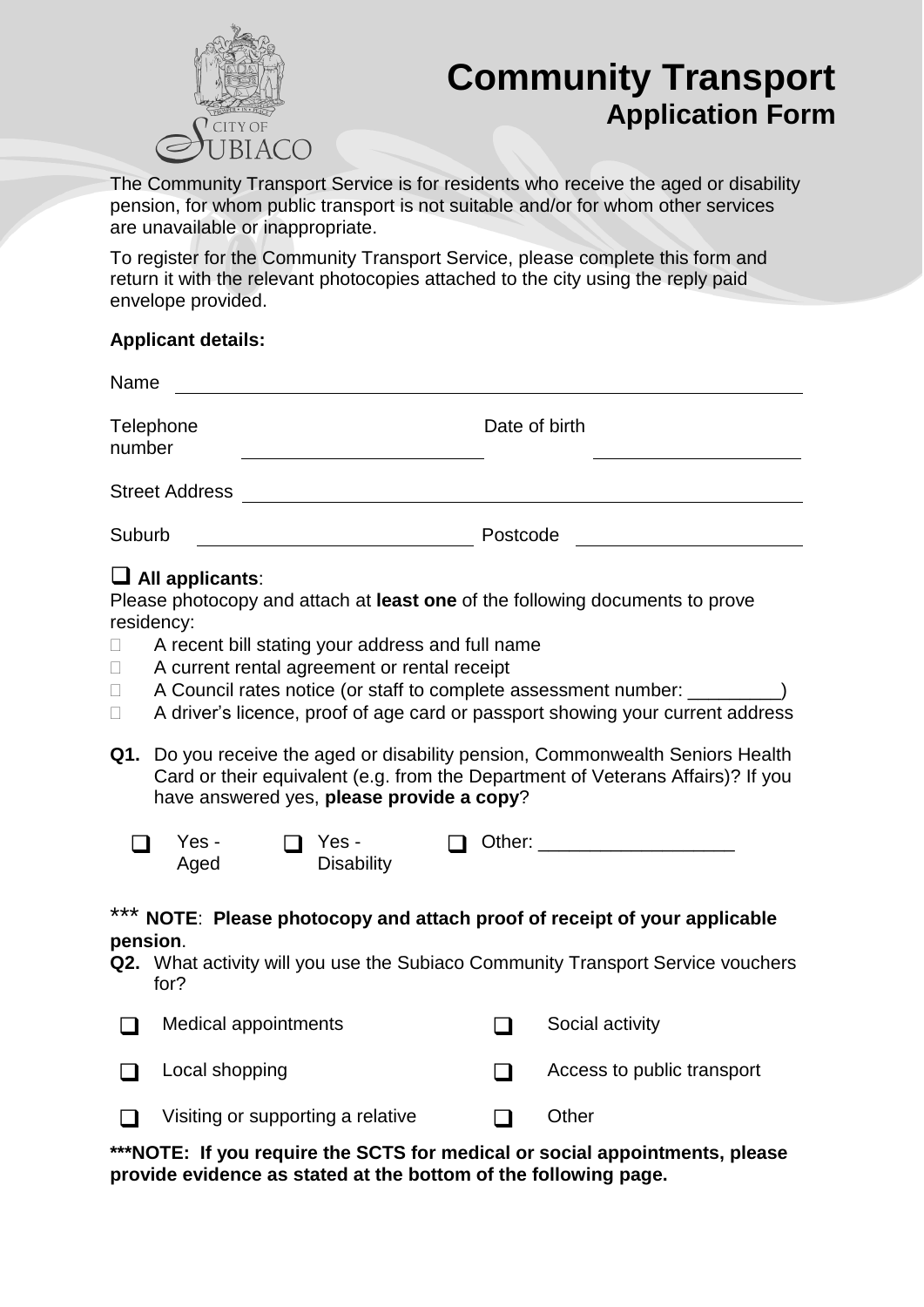|                                     | Please provide some brief details further explaining why you need the Subiaco |  |
|-------------------------------------|-------------------------------------------------------------------------------|--|
| <b>Community Transport Service:</b> |                                                                               |  |

\_\_\_\_\_\_\_\_\_\_\_\_\_\_\_\_\_\_\_\_\_\_\_\_\_\_\_\_\_\_\_\_\_\_\_\_\_\_\_\_\_\_\_\_\_\_\_\_\_\_\_\_\_\_\_\_\_\_\_\_\_\_\_\_\_\_\_

|                                                             | <b>Q3.</b> Please provide a brief explanation as to why you cannot use public transport or<br>your own vehicle to reach the above activity:                                                                                                                                 |                                               |               |                                                     |                                                                            |      |
|-------------------------------------------------------------|-----------------------------------------------------------------------------------------------------------------------------------------------------------------------------------------------------------------------------------------------------------------------------|-----------------------------------------------|---------------|-----------------------------------------------------|----------------------------------------------------------------------------|------|
| Q4.                                                         | Have you ever applied to the Department of Transport's Taxi Users Subsidy<br>Scheme, St John Ambulance Patient or Community Transport Service, or a<br>Home and Community Care Transport Service? See the end of this form for<br>further information about these programs. |                                               |               |                                                     |                                                                            |      |
| Department of Transport Taxi<br><b>Users Subsidy Scheme</b> |                                                                                                                                                                                                                                                                             | St John Ambulance<br><b>Transport Service</b> |               | Home and Community Care<br>(HACC) Transport service |                                                                            |      |
|                                                             | $\Box$ Yes                                                                                                                                                                                                                                                                  | $\Box$ No                                     | $\square$ Yes | $\Box$ No                                           | $\sqcup$ Yes                                                               | ⊿ No |
| service?                                                    |                                                                                                                                                                                                                                                                             |                                               |               |                                                     | If your answer to any of the above was yes, why have you stopped using the |      |

If your answer was no, why was this service not suitable for you?

**Please note:** If any of these services would better meet your needs, you will be ineligible to participate in the Subiaco Community Transport Service.

Please provide the following **proof of eligibility, as determined by your answers above**.

\_\_\_\_\_\_\_\_\_\_\_\_\_\_\_\_\_\_\_\_\_\_\_\_\_\_\_\_\_\_\_\_\_\_\_\_\_\_\_\_\_\_\_\_\_\_\_\_\_\_\_\_\_\_\_\_\_\_\_\_\_\_\_\_\_\_\_

\_\_\_\_\_\_\_\_\_\_\_\_\_\_\_\_\_\_\_\_\_\_\_\_\_\_\_\_\_\_\_\_\_\_\_\_\_\_\_\_\_\_\_\_\_\_\_\_\_\_\_\_\_\_\_\_\_\_\_\_\_\_\_\_\_\_\_

\_\_\_\_\_\_\_\_\_\_\_\_\_\_\_\_\_\_\_\_\_\_\_\_\_\_\_\_\_\_\_\_\_\_\_\_\_\_\_\_\_\_\_\_\_\_\_\_\_\_\_\_\_\_\_\_\_\_\_\_\_\_\_\_\_\_\_

 **If you require the service for medical or social purposes**: please provide a signed letter, on company letterhead, from a suitable medical practitioner such as a:

- registered nurse
- doctor
- social worker or certified community health worker
- other similar please call the city to confirm if another medical practitioner is suitable.

**Administration Centre:** 241 Rokeby Road, SUBIACO WA 6008 **Postal address:** PO Box 270, SUBIACO WA 6904 **Phone:** (08) 9237 9222 **Fax:** (08) 9237 9200 **Email:** [city@subiaco.wa.gov.au](mailto:city@subiaco.wa.gov.au) **Website:** [www.subiaco.wa.gov.au](http://www.subiaco.wa.gov.au/)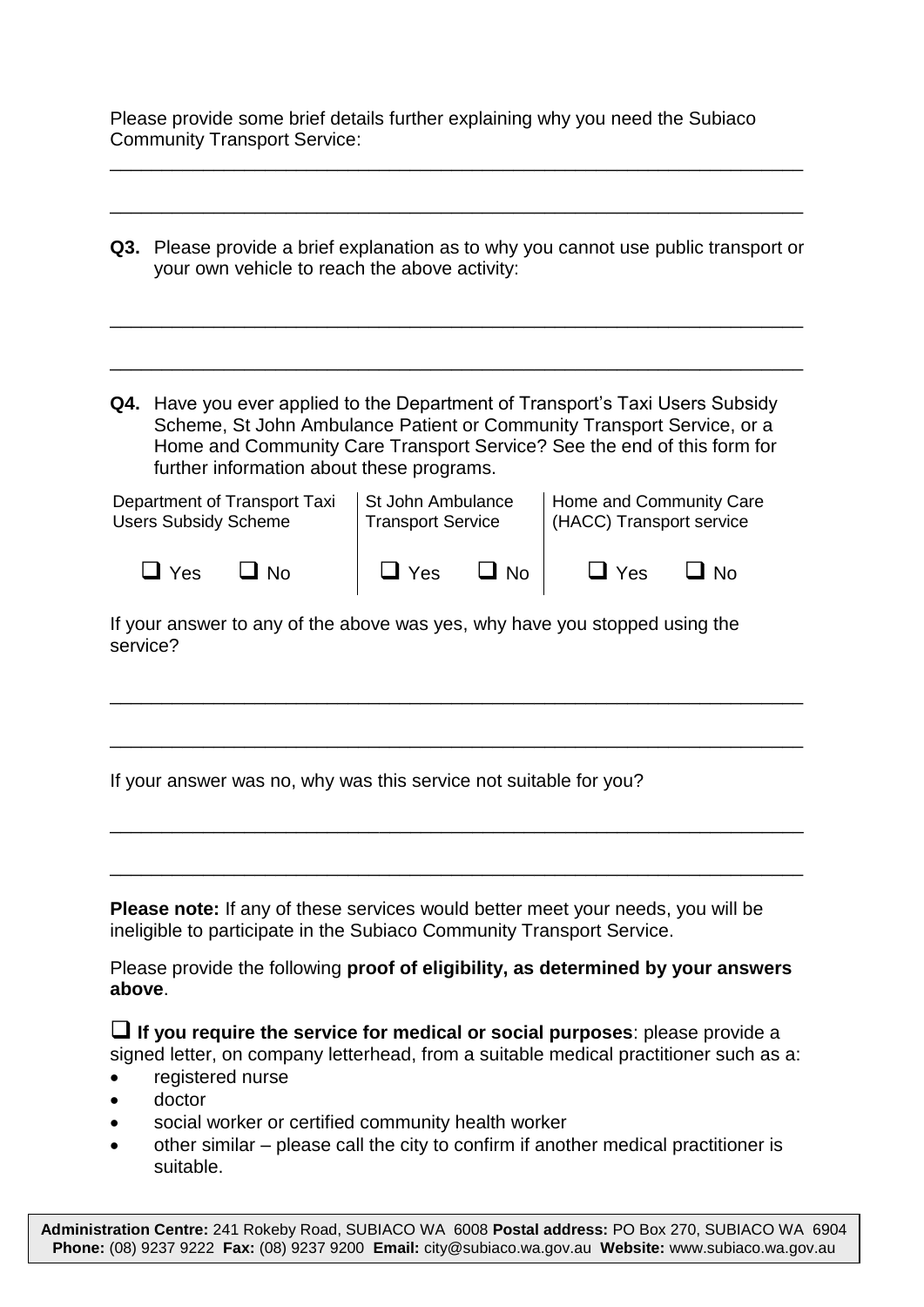**If your application to the Taxi Users Subsidy Scheme was unsuccessful**: please provide documentary proof of this.

I, \_\_\_\_\_\_\_\_\_\_\_\_\_\_\_\_\_\_\_\_\_\_\_\_\_\_\_\_\_\_\_\_\_\_, confirm that all of the above information is accurate at the time of signing, to the best of my knowledge. I also acknowledge that, if my application is successful, I will receive one Cabcharge Gift Card worth \$120 with an expiry date within the next 12 months. I understand that I am only eligible to reapply 12 months from the below date, even if the Cabcharge Gift Card provided to me expires before this.

The City of Subiaco undertakes to provide you with a Cabcharge Gift Card with an expiry date as close as possible to 12 months from the date we process your application.

**IMPORTANT - CHECK LIST:To enable the city to process your application please make sure you have you provided all the necessary information as listed below.**

- Proof of current address
- Medical evidence as listed above
- Evidence of receipt of pension

Signed

Date

#### **Please see overleaf for information on the alternative transport services indicated in question 4 above.**

**Administration Centre:** 241 Rokeby Road, SUBIACO WA 6008 **Postal address:** PO Box 270, SUBIACO WA 6904 **Phone:** (08) 9237 9222 **Fax:** (08) 9237 9200 **Email:** [city@subiaco.wa.gov.au](mailto:city@subiaco.wa.gov.au) **Website:** [www.subiaco.wa.gov.au](http://www.subiaco.wa.gov.au/)